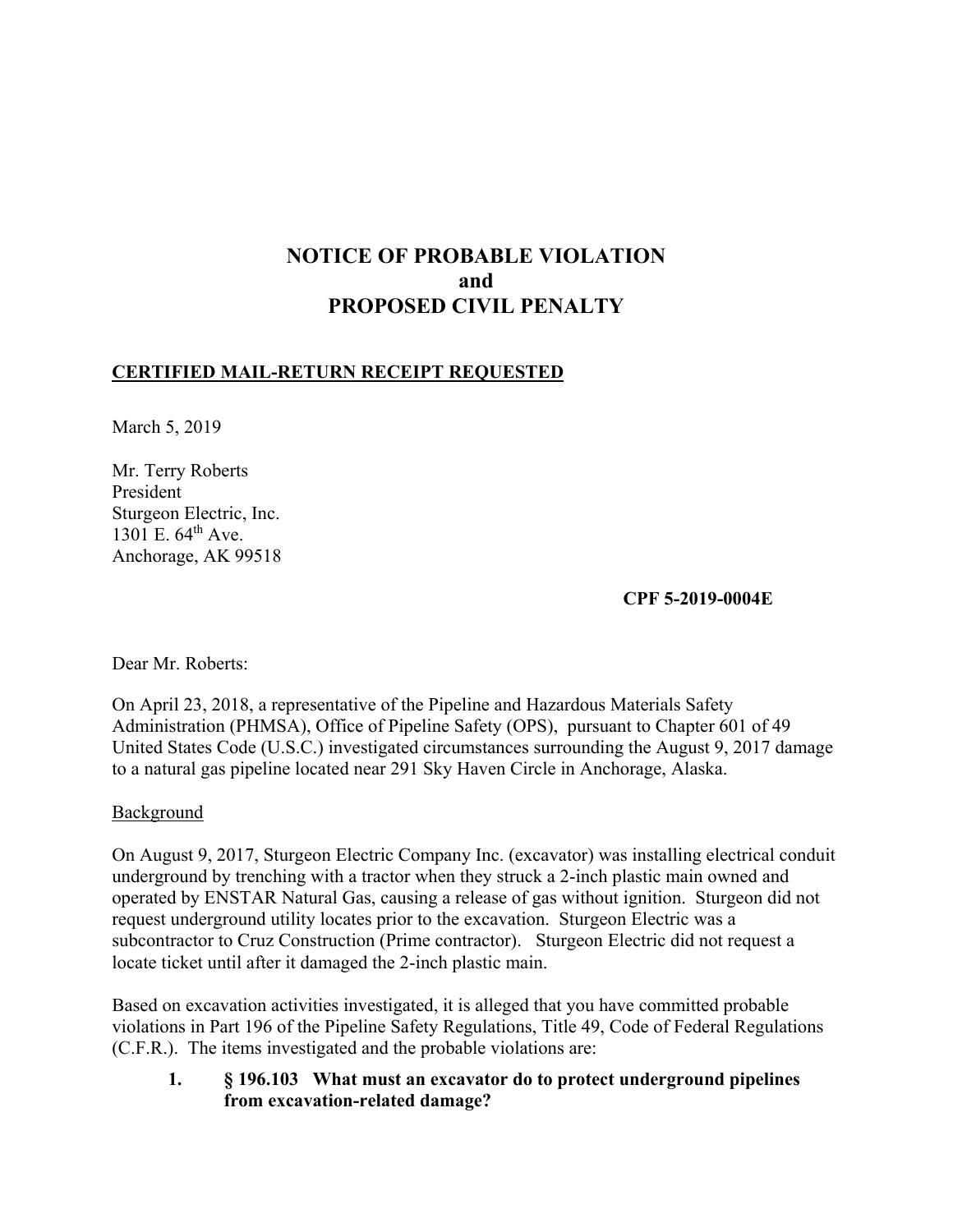**Prior to and during excavation activity, the excavator must: (a) Use an available one-call system before excavating to notify operators of underground pipeline facilities of the timing and location of the intended excavation;** 

Sturgeon Electric Company Inc. (Sturgeon) did not use the available one-call system (the Alaska Digline) before excavating on August 9, 2017. Sturgeon personnel stated in an interview with PHMSA that Sturgeon was excavating without a locate ticket when it struck a 2-inch underground natural gas line. Sturgeon notified ENSTAR of damage to the pipeline on August 9, 2017 at approximately 2:55 PM. Sturgeon requested a locate ticket with the Alaska Digline on August 9, 2017, at 3:30 PM.

**2. § 196.109 What must an excavator do if damage to a pipeline from excavation activity causes a leak where product is released from the pipeline?** 

**If damage to a pipeline from excavation activity causes the release of any PHMSA regulated natural and other gas or hazardous liquid as defined in part 192, 193, or 195 of this chapter from the pipeline, the excavator must promptly report the release to appropriate emergency response authorities by calling the 911 emergency telephone number.** 

Sturgeon Electric failed to promptly report the release of natural gas by calling the 911 emergency telephone number. Sturgeon Electric called ENSTAR after hitting the line, and ENSTAR prompted Sturgeon to call 911.

# Proposed Civil Penalty

Under 49 U.S.C. § 60122 and 49 CFR § 190.223, you are subject to a civil penalty not to exceed \$213,268 per violation per day the violation persists, up to a maximum of \$2,132,679 for a related series of violations. For violations occurring on or after November 2, 2015 and before November 27, 2018, the maximum penalty may not exceed \$209,002 per violation per day, with a maximum penalty not to exceed \$2,090,022. For violations occurring prior to November 2, 2015, the maximum penalty may not exceed \$200,000 per violation per day, with a maximum penalty not to exceed \$2,000,000 for a related series of violations. The Compliance Officer has reviewed the circumstances and supporting documentation involved in the above probable violations and has recommended that you be preliminarily assessed a civil penalty of \$12,100 as follows:

| Item number | <b>Proposed Penalty</b> |
|-------------|-------------------------|
|             | \$12,100                |